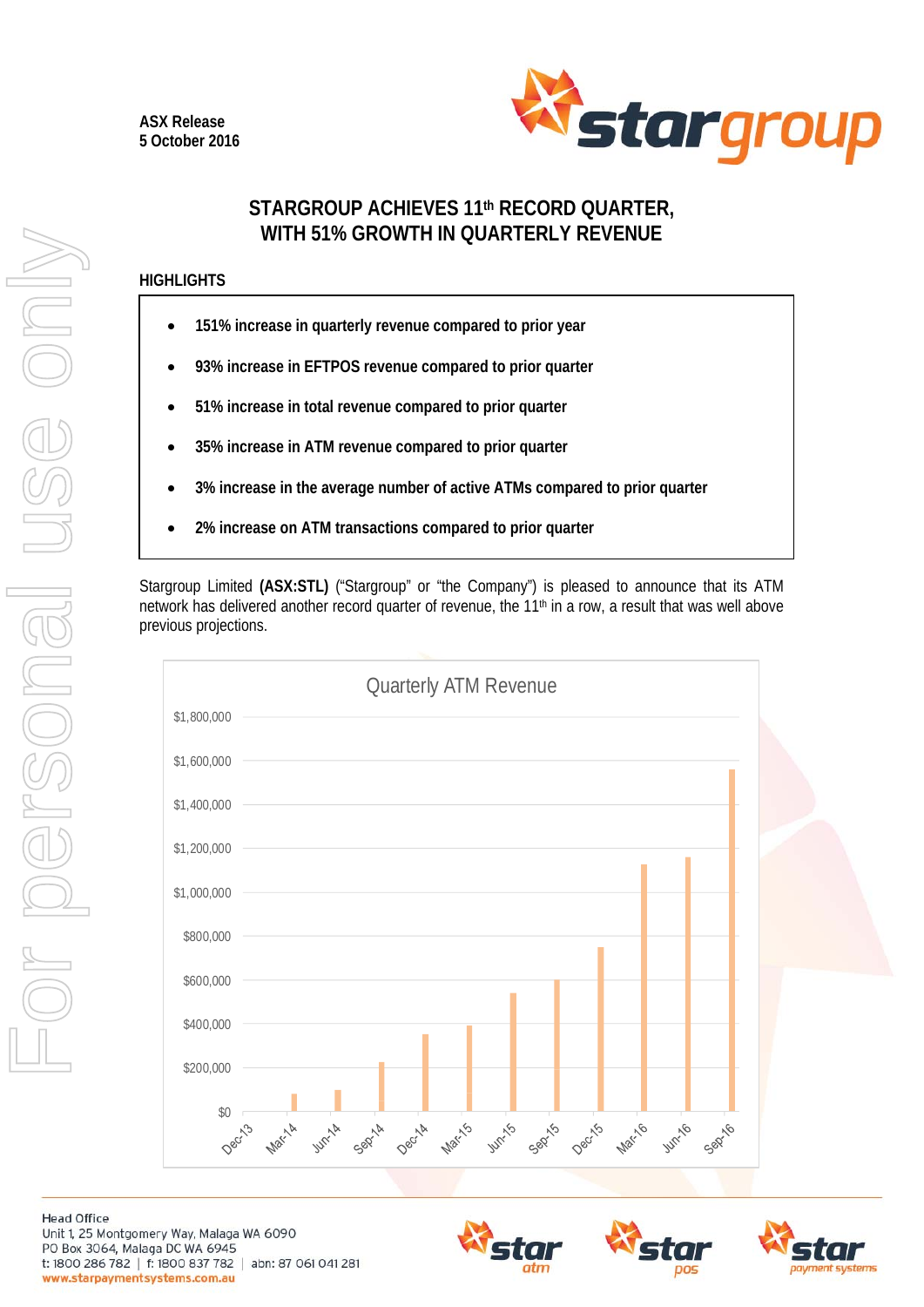

Todd Zani, Stargroup's CEO and Executive Chairman, said: *"Our total revenue for the quarter was up 51% on the prior quarter and our ATM revenue was up 35% on the prior quarter, in what was another excellent result for the Group. It was in fact 13% above our previous estimates to market.* 

*"When you couple this with the fact that our transactions on our ATM network were up 2% on the previous quarter and our average number of transactions per machine per month, which is our key metric, was also up a further 3%, this if further proof that cash is still king to most Australians.* 

*"We are still projecting further revenue increases next quarter based on our contracted sales and as a result, we are conservatively estimating that next quarter will see a 3% increase in group revenues, as highlighted below."* 



Stargroup's monthly transactions per ATM continue to be arguably the industry best, with the average for the last quarter being 630 transactions a month per machine (June quarter: 614).

"*We are continuing to increase our key ATM metric and we are easily paying back our capital from each ATM within 15 months from purchase," Mr Zani said.* 

*"We also saw our EFTPOS revenues increase by 93% in the last quarter and are looking forward to the certification of our new EFTPOS hardware and software in 2017 as part of the customization and certification of the recent announced technologies we are working on with West International AB*. *"Our business has grown considerably in the last 12 months and our annualized revenues in the last quarter were a 151% improvement on the prior year result. Our recently announced annual results* 





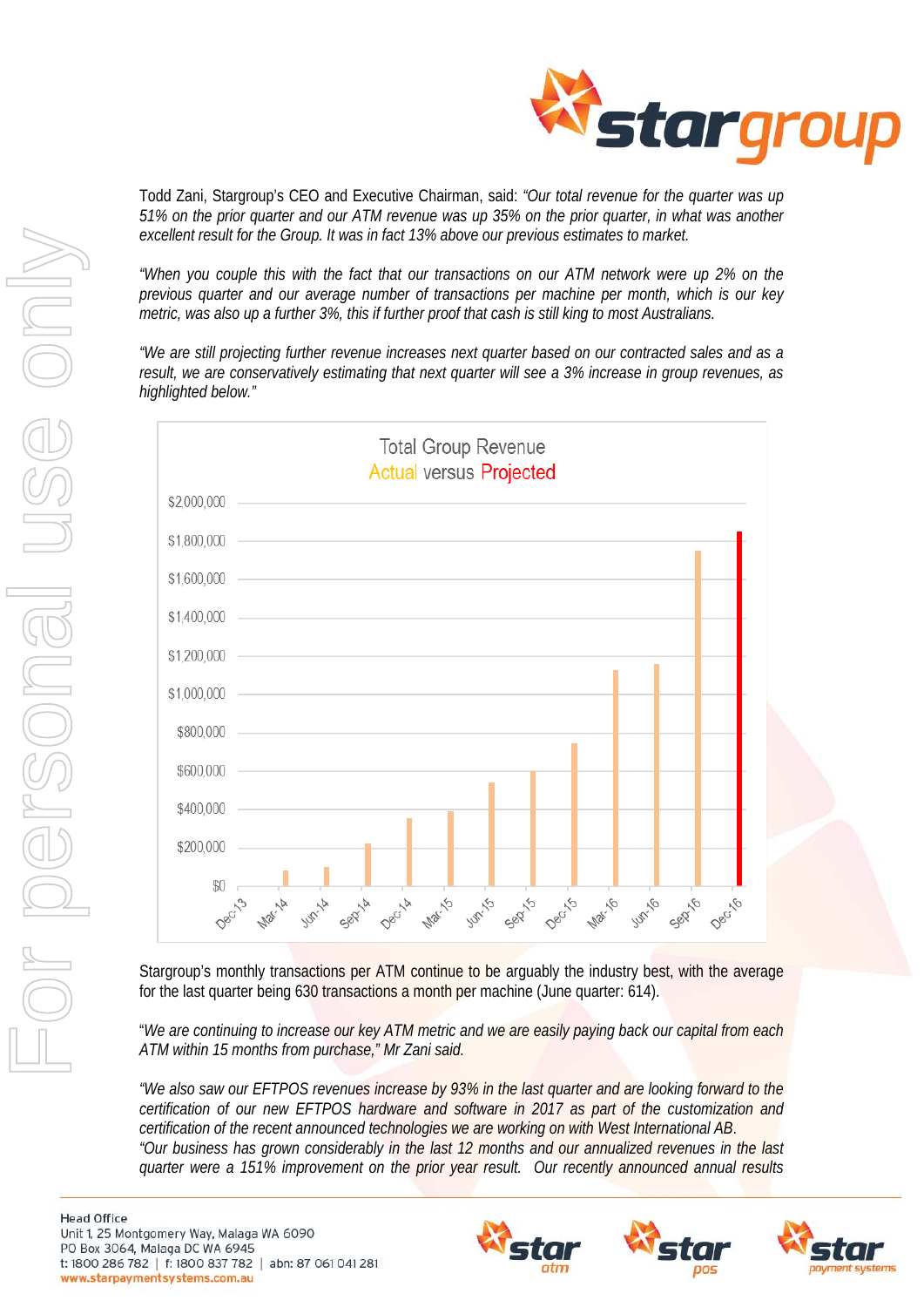





*"The 2016 financial year has truly been transformational for Stargroup and the future looks excellent. We have clearly laid out our strategy to become a leading financial technology player in the Australian market. The completion of the Indue acquisition, anticipated in December, is only going to add further value for shareholders in 2017 and beyond*.".

## **FURTHER INFORMATION**

For further information, please contact:

**Todd Zani – CEO and Executive Chairman Stargroup Limited**  Tel: +61 (08) 9200 5834 E: todd@starpaymentsystems.com.au

**Media Matt Birney Director – Cannings Purple**  Tel: +61 419 217 090, E: mbirney@canningspurple.com.au